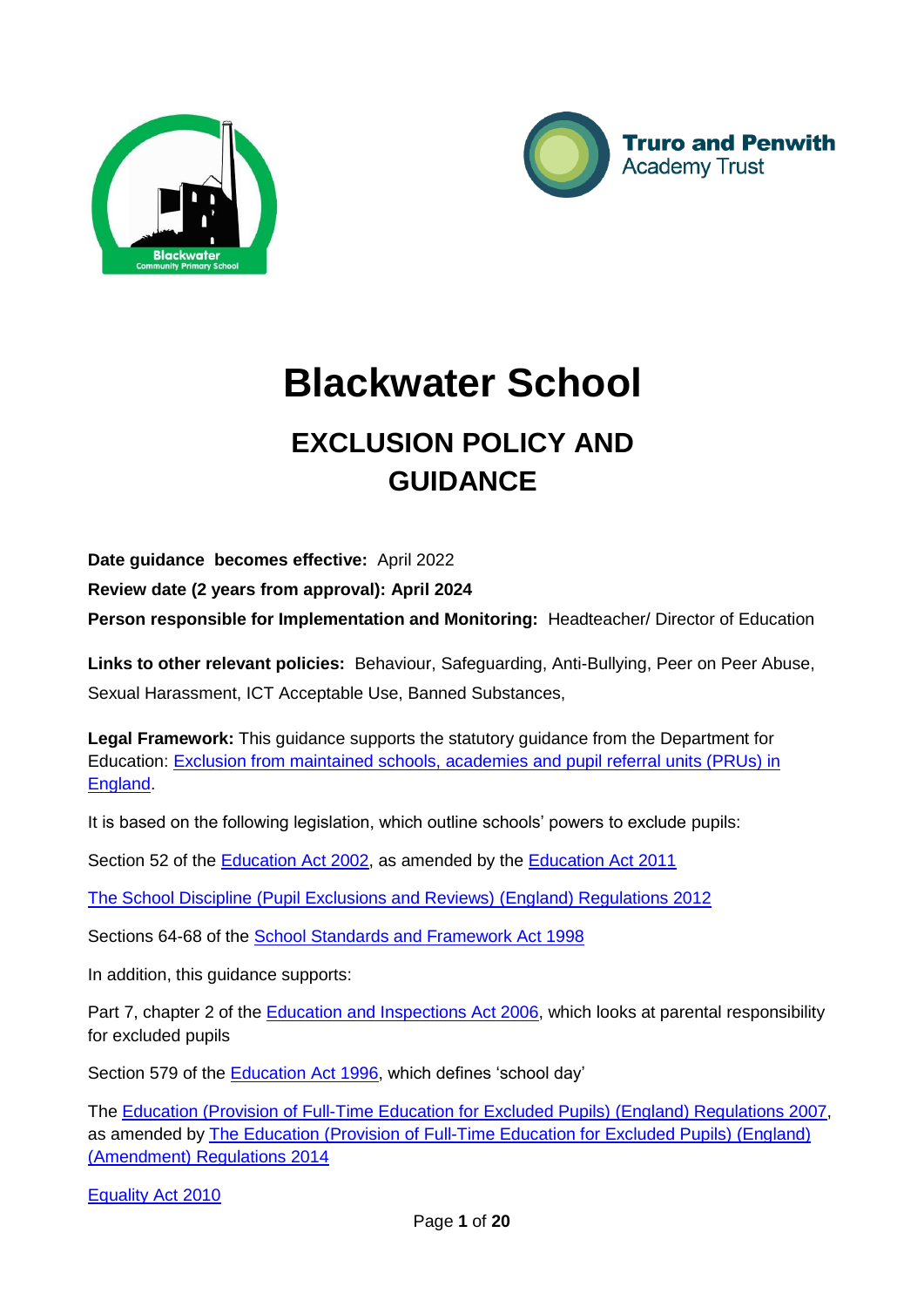Our School acknowledges its legal duties under the Equality Act 2010, in particular in respect to safeguarding, disability and Special Educational Needs.

#### **1. The Aims of this guidance are:**

Specifically, this guidance aims to ensure that:

- The exclusion process is fair, consistently applied and transparent
- The exclusion process is clear, transparent and understood by parents, pupils, staff and Governors
- That schools are implementing the Statutory guidance Exclusion from maintained schools, [academies and pupil referral units \(PRUs\) in England](https://www.gov.uk/government/publications/school-exclusion) appropriately and templates are provided to support schools in the process

#### **2. Introduction**

Our schools have clear standards for pupil behaviour. These standards are aligned with the school's values and ensure that all members of the school community are respected and can learn and work in a positive and safe environment. In some circumstances, exclusion from school is a necessary and integral part of the school's approach to upholding our values and standards and to providing a safe environment where pupils can learn and staff can work without disruption. **All our behaviour policies contained explain that there is a potential for an exclusion and what the process will be (the statutory guidance will be followed at all times and expressly make reference to the Equality Act 2010).**

#### **3. Types of Exclusion**

Our schools can use two types of exclusion, dependent on the circumstances of the incident:

- a. A fixed term exclusion (also called 'suspension'). This is an exclusion for a specified period of time, after which the pupil will return to school.
- b. A permanent exclusion. This type of exclusion is used for the most serious incidents. The pupil, after due process has been followed, does not return to school and will be removed from the school roll.

#### **4. The Decision to Exclude**

Only the headteacher or acting headteacher, can decide to exclude a pupil from school. A decision to permanently exclude a pupil is made after discussion with the Director of Education from the trust. We are committed to following all statutory exclusion procedures to ensure that every child receives an education in a safe and caring environment.

A decision to permanently exclude a pupil will be taken only:

In response to serious **or** persistent breaches of the school's behaviour policy, **and**

If allowing the pupil to remain in school would seriously harm the education or welfare of others.

Examples of behaviours which **may** be considered serious, and therefore may warrant consideration of a permanent exclusion include (but are not limited to):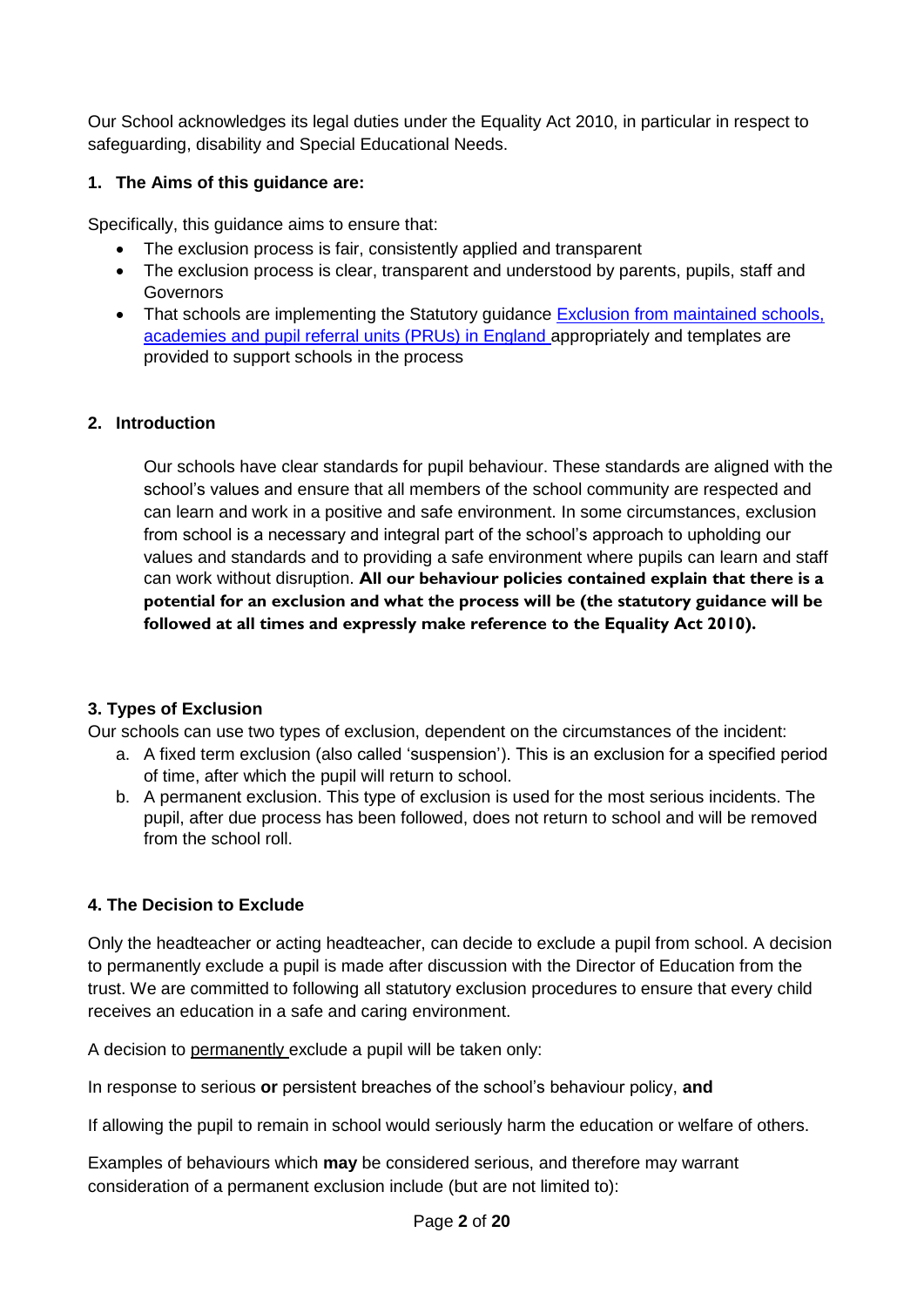- Bullying or cyberbullying
- Serious incidents of physical violence or aggression, or threats of violence, including those which are pre-meditated
- Possession of banned substances in school including those which are illegal e.g. drugs, weapons, alcohol
- Sexual abuse or violence
- Serious discriminatory behaviour (including but not limited to discrimination against protected characteristics)
- Deliberate false activation or damage to fire alarms, fire prevention systems or other safety equipment puts the safety of members of the school community at risk
- Other behaviours which put at risk the safety and/ or education of others

#### **5. Procedure for Exclusion**

Before deciding whether to apply any form of exclusion (fixed term or permanent) the Headteacher will as per the Statutory quidance:

- Consider all the relevant facts and evidence, including due consideration of provocation. Where appropriate, the investigation will include staff and pupil witness evidence as well as consideration of other evidence.
- Where possible provide the pupil with an opportunity to account for their actions
- Take into account a pupil's special educational needs (SEND) including, when appropriate, the specialist knowledge and advice of the SENDCo
- Discuss with the PELs (Primary Executive Leads) or the Director of education from the trust

The Headteacher will make the decision to exclude on the balance of probabilities, carefully weighing up the available evidence and taking reasonable time to reflect on the decision.

#### **6. Length of Exclusion (Fixed Term Exclusions)**

The Headteacher will take into account the seriousness of the incident, the pupil's school record (including previous exclusions) and the impact of the incident on other members of the school when deciding the appropriate length of an exclusion. Typically Fixed Term exclusions are up to 5 days, and only the most serious incidents, or those which have been persistent, will result in Fixed Term exclusions which are longer than 5 days. The school recognises that lengthy exclusion from school may be detrimental to a pupils' education and welfare and all exclusions are carefully considered so that the length of time is proportionate to the incident and circumstances. The Headteacher may not exclude a child for a total of more than 45 days in any academic year.

Where significant or substantial information comes to light from further investigation, following an initial decision to apply a Fixed term exclusion, the headteacher may extend the period of exclusion. Alternatively, the new evidence may result in a decision being made to permanently exclude the pupil.

#### **7. Informing Parents about a Decision to Exclude.**

The headteacher will provide the following information, in writing, to the parents of an excluded pupil as soon as reasonably possible after the incident, and wherever possible before the exclusion begins:

> The reason(s) for the exclusion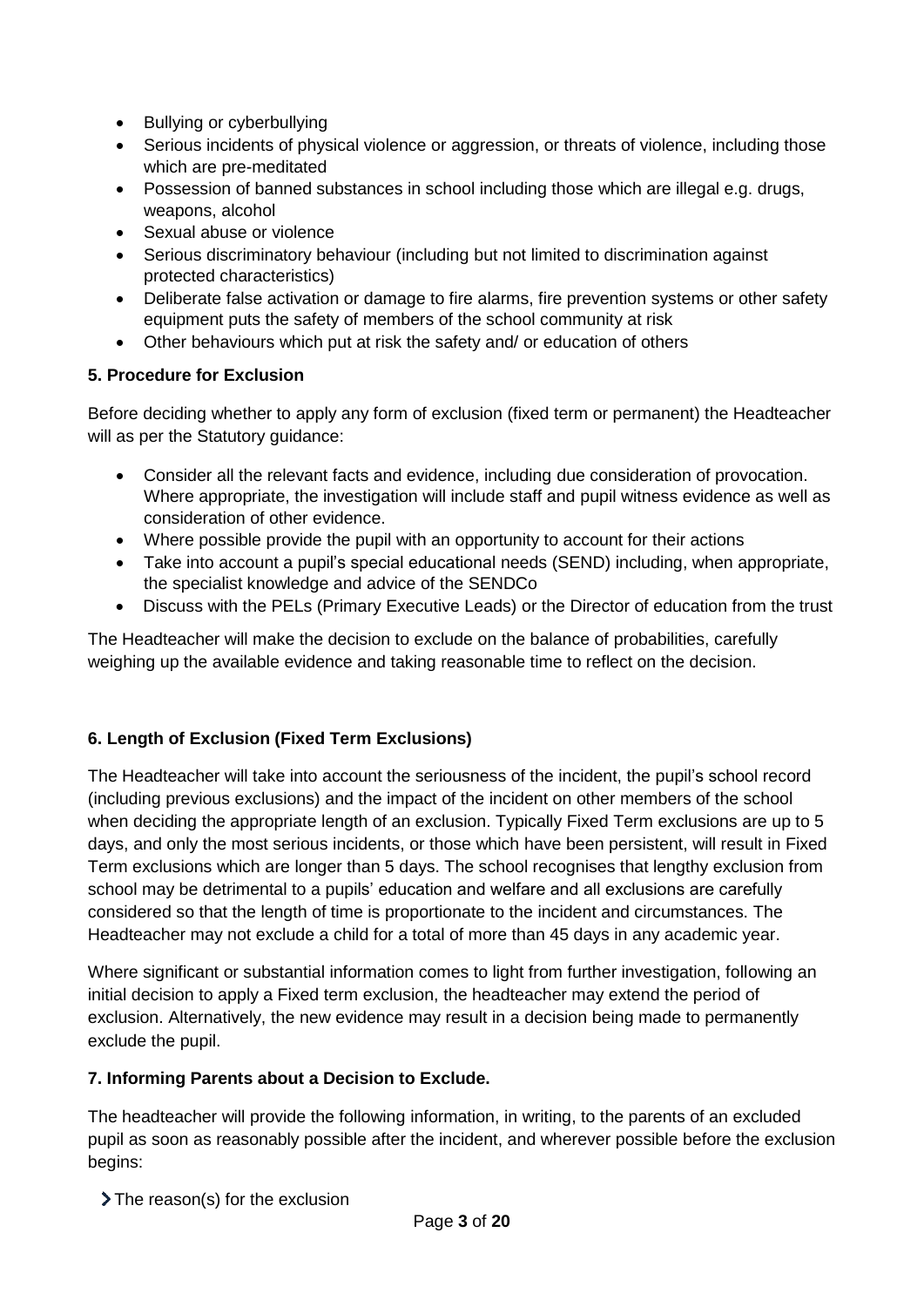- The length of fixed-term exclusion or, for a permanent exclusion, the fact that it is permanent
- $\geq$  Information about parents' right to make representations about the exclusion to the governing board and how the pupil may be involved in this
- Where there is a legal requirement for the governing board to meet to consider the reinstatement of a pupil, that parents have a right to attend a meeting, be represented at a meeting (at their own expense) and/or to bring a friend

The headteacher will notify parents by the end of the afternoon session on the first day their child is excluded that for the first 5 school days of an exclusion, or until the start date of any alternative provision where this is earlier, parents are legally required to ensure that their child is not present in a public place during school hours without a good reason. Parents may be given a fixed penalty notice or prosecuted if they fail to do this.

If alternative provision is being arranged, the following information will be included when notifying parents of an exclusion:

- The start date for any provision of full-time education that has been arranged
- The start and finish times of any such provision, including the times for morning and afternoon sessions, where relevant
- > The address at which the provision will take place
- Any information required by the pupil to identify the person they should report to on the first day

Where this information on alternative provision is not reasonably ascertainable by the end of the afternoon session, it may be provided in a subsequent notice, but it will be provided no later than 48 hours before the provision is due to start. The only exception to this is where alternative provision is to be provided before the sixth day of an exclusion, in which case the information can be provided with less than 48 hours' notice with parents' consent.

#### **8. Provision of Education during Exclusion**

The school will always provide work for pupils to complete during any period of exclusion, for the first 5 days. Work will, wherever possible, follow the pupils planned curriculum and timetable. Where this is not reasonably possible (e.g. the pupil does not have access to specialist equipment) then the teacher will set alternative work. Completed work should be returned to the school for marking and feedback.

For a fixed term exclusion of more than 5 school days, the school will arrange suitable full-time education for the pupil. This provision will begin no later than the sixth day of the exclusion.

In the case of a permanent exclusion, provision of education is the responsibility of Cornwall Council Local Authority from Day 6 onwards.

(Provision does not have to be arranged for pupils in the final year of compulsory education who do not have any further public examinations to sit.)

#### **9. Pupil Welfare during Exclusion**

The school will assess the risk to pupil welfare of any exclusion and take appropriate measures to mitigate for this risk, including, as appropriate:

 Welfare support from a trusted adult, at a frequency determined by the Headteacher/ Designated Safeguarding Lead. This may be managed either via home visits, phone call or via an online platform e.g. Teams/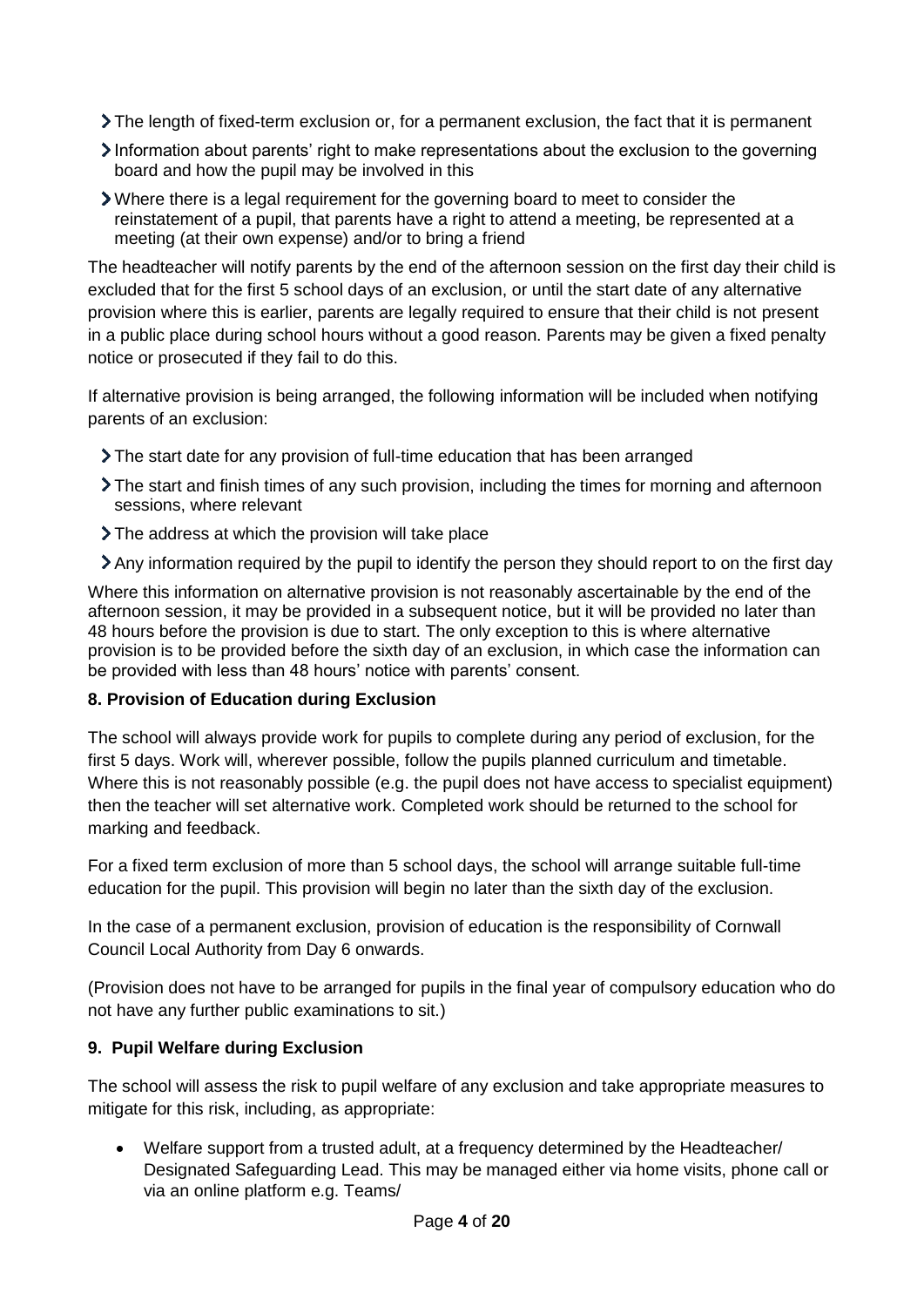- Welfare support from an external agency e.g. social care, alternative education setting or suitable alternative
- A key adult as a point of contact in school for parents and the pupil, during the period of exclusion
- Other support appropriate to the pupils' needs and circumstances

# 10. **Informing the Governing Board and Local Authority (Cornwall Council)**

The headteacher will ensure that the local governing body (through the Chair), the Trust (via the Director of Education) and the LA are immediately informed of:

- A decision to permanently exclude a pupil
- Any fixed term exclusion which would result in the pupil being excluded for more than 5 school days (or more than 10 lunchtimes) in a term
- Any exclusion which would result in the pupil missing a public examination

For a permanent exclusion, if the pupil lives outside the LA in which the school is located, the headteacher will also immediately inform the pupil's 'home authority' of the exclusion and the reason(s) for it without delay.

For all other exclusions, the headteacher will notify the governing board and LA once a term.

# **11. Responsibilities of the Governing Body**

The Governing Body reviews records of school exclusions termly, reported to the appropriate Committee with responsibility for monitoring pupil Behaviour.

Responsibilities regarding review of individual decisions to exclude pupils are delegated to a Governor panel consisting of at least 3 governors. Please see the DFE guidance for further information. The panel has a duty to consider the reinstatement of an excluded pupil in some circumstances.

Within 14 days of receipt of a request, the governing board will provide the secretary of state with information about any exclusions in the last 12 months.

#### **12. Independent Review of Permanent Exclusion**

Parents may request an independent review of a permanent exclusion, following the Governor Review where the Governing Board do not reinstate a permanently excluded pupils. If parents request an independent review, the academy will arrange for an independent panel to review the decision of the governing board.

Applications for an independent review must be made within 15 school days of notice being given to the parents by the local governing board of its decision to not reinstate a pupil.

A panel of 3 or 5 members will be constituted with representatives from each of the categories below. Where a 5-member panel is constituted, 2 members will come from the school governors category and 2 members will come from the headteacher category.

 A lay member to chair the panel who has not worked in any school in a paid capacity, disregarding any experience as a school governor or volunteer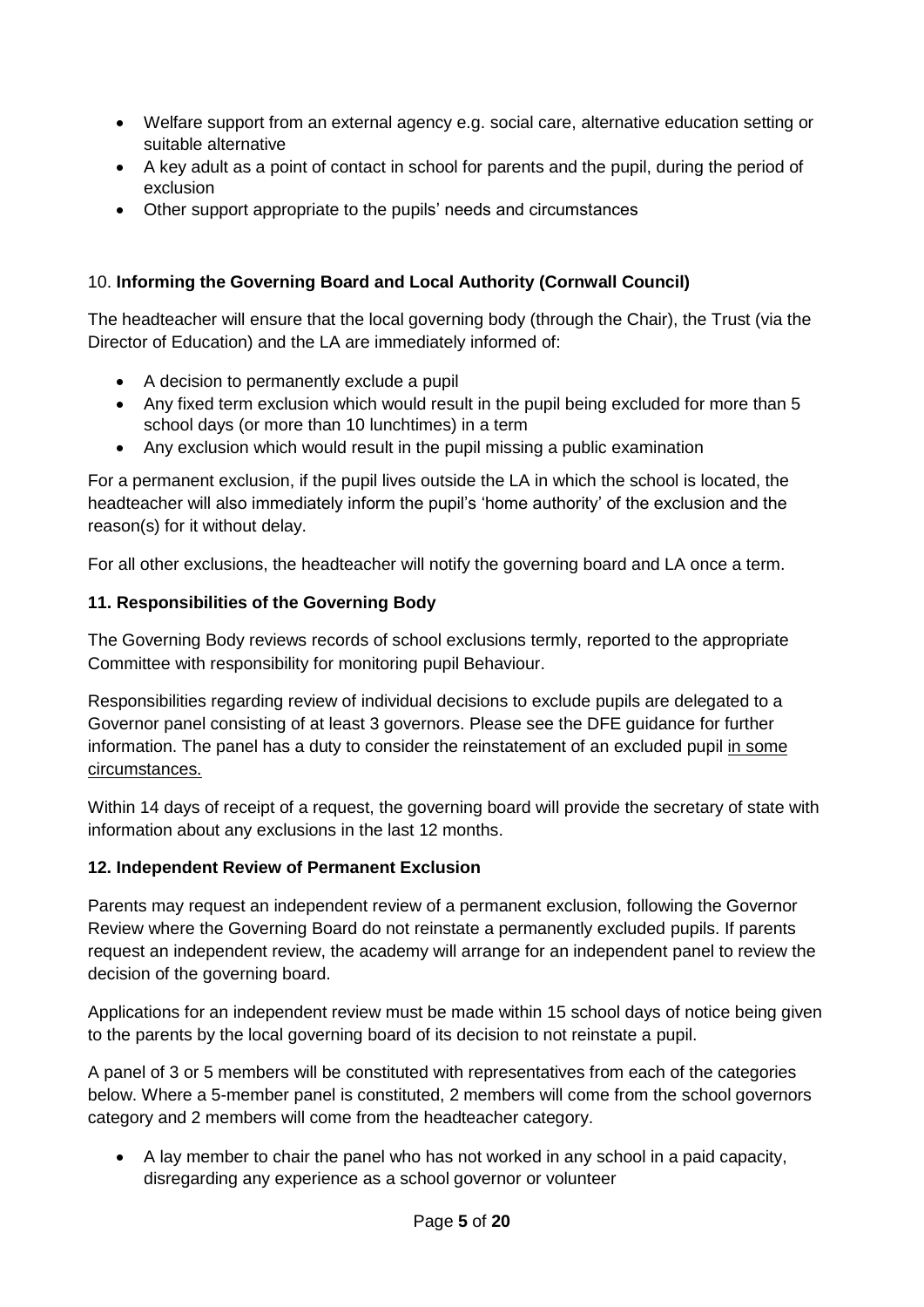- School governors who have served as a governor for at least 12 consecutive months in the last 5 years, provided they have not been teachers or headteachers during this time
- Headteachers or individuals who have been a headteacher within the last 5 years

A person may not serve as a member of a review panel if they:

- Are a member or trustee of TPAT, or governing board of the excluding school
- Are the headteacher of the excluding school, or have held this position in the last 5 years
- Are an employee of TPAT, or on the governing board of the excluding school (unless they are employed as a headteacher at another school)
- Have, or at any time have had, any connection with TPAT, the school, governing board, parents or pupil, or the incident leading to the exclusion, which might reasonably be taken to raise doubts about their impartially
- Have not had the required training within the last 2 years

A clerk will be appointed to the panel.

The independent panel will decide one of the following: To uphold the governing board's decision

- To recommend that the governing board reconsiders reinstatement
- To quash the governing board's decision and direct that they reconsider reinstatement (only when the decision is judged to be flawed)

The panel's decision can be decided by a majority vote. In the case of a tied decision, the chair has the casting vote.

#### **13. School Registers**

In the case of permanent exclusion, a pupil's name will be removed from the school register if:

- 15 school days have passed since the parents were notified of the Governor exclusion panel's decision to not reinstate the pupil and no application has been made for an independent review panel, or
- The parents have stated in writing (including via email) that they will not be applying for an independent review panel

Where an application for an independent review has been made, the governing board will wait until that review has concluded before removing a pupil's name from the register.

Where alternative provision has been made for an excluded pupil and they attend it, code B (education off-site) or code D (dual registration) will be used on the attendance register.

Where excluded pupils are not attending alternative provision, code E (absent) will be used.

#### **14. Returning to School following a Fixed-Term Exclusion**

Following a fixed-term exclusion, a re-integration (sometimes called 'return to school') meeting will be held involving the pupil, parents, a member of senior staff and other staff, where appropriate.

The purpose of this meeting is to discuss and agree the support that the pupil requires to reintegrate positively into the school community. The overarching aim is to support the pupil to learn from the incident, understand the consequences of their behaviour on others, and to prevent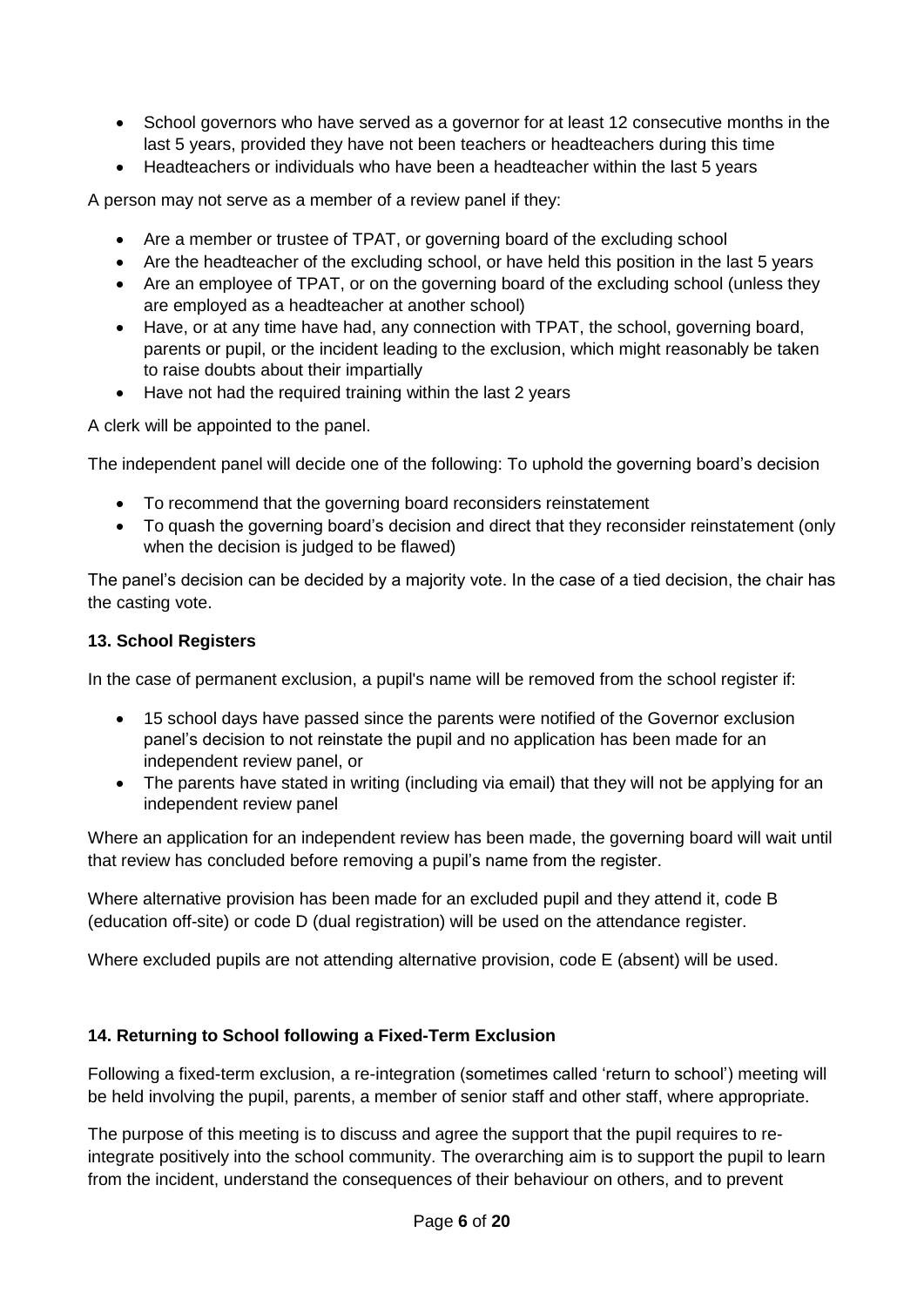further incidents of inappropriate conduct and in doing so, to reduce the risk of future and further exclusion from school. This support may be short term, medium term or long term. The following strategies are examples of support which may be implemented when a pupil returns from a fixedterm exclusion:

*Agreeing a behaviour contract*

*Putting a pupil 'on report'*

*Use of 'internal' provision where the pupil does not return to mainstream lessons for a period of time*

*Adaptations to timetable, class groups or tutor groups*

*Early Help or other social care or external partner support*

*A key adult/ mentor or other additional trusted adult support*

*A managed move, alternative provision (e.g. referral to an APA) or Trust exclusion*

There should be agreement in the meeting about the appropriate timescale for any additional support to be in place, and the timescale for review.

#### **15. Monitoring arrangements**

The headteacher monitors the number and type of exclusions every term and reports back to the local governing board. The Headteacher is responsible for liaison with the local authority to ensure suitable full-time education for excluded p[pupils, in line with statutory requirements.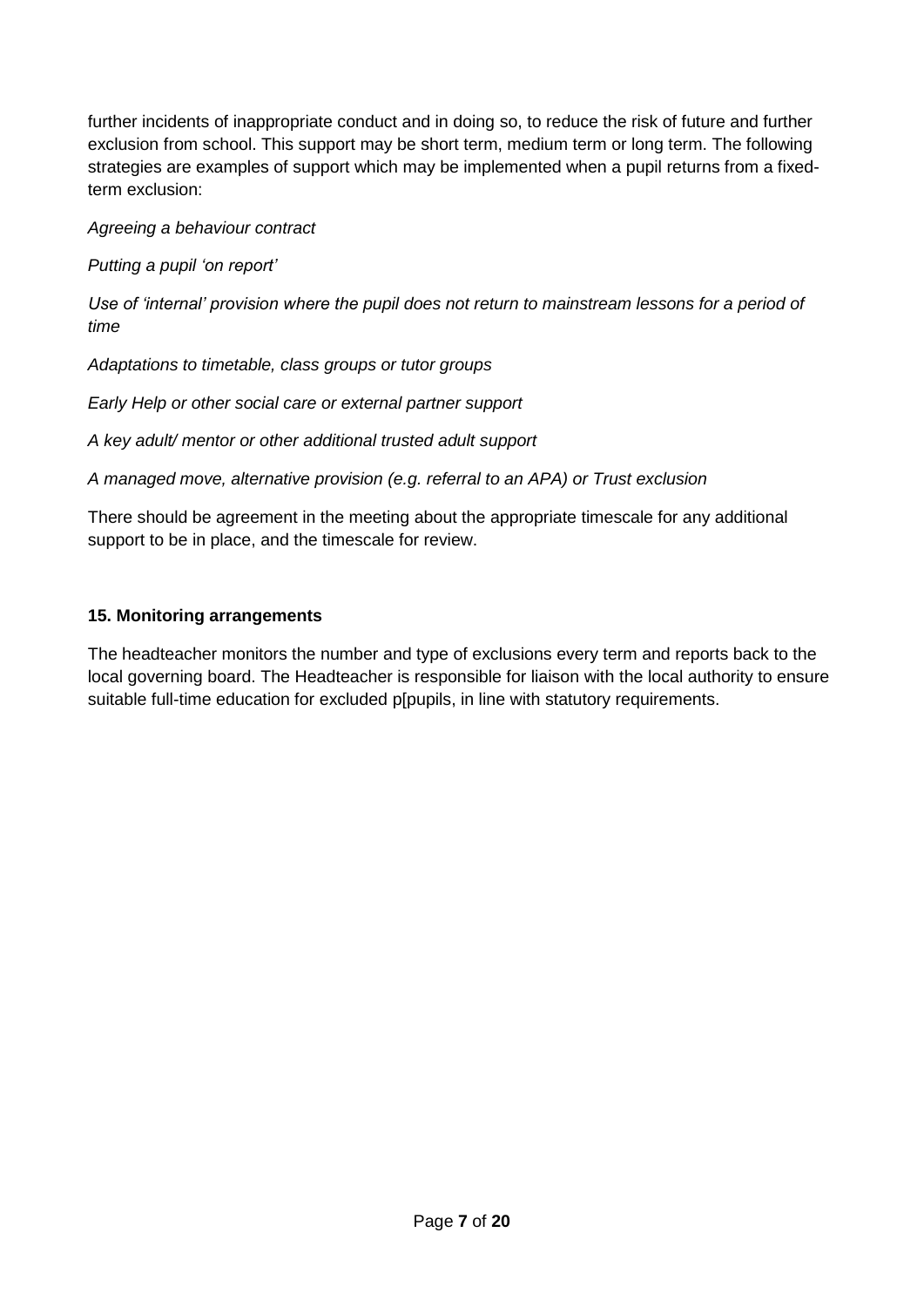#### **Appendix 1**

#### **Power to search**

Our School has the right to search pupils for 'prohibited items' including knives and weapons, alcohol, behaviour changing drugs/substances, stolen items, tobacco and cigarette papers (including e-cigarettes), lighters/matches, fireworks, pornographic images, any article that has been or is likely to be used to commit an offence (e.g. aerosols) or cause personal injury or damage to property and any other item which has been banned by the school rules. (See Banned Substances). In such cases as there is reasonable evidence to search for any of the above, two members of staff will be present, including a member of the Leadership Team.

Where possession of an item by a child is illegal (items such as knives, drugs, suspected stolen items and pornography) the school will always work in partnership with the police. If during a search an electronic device is found and it is suspected that it has been or will be used to commit an offence or cause injury, damage to property, disrupt teaching or break the school rules, then the school may examine any data or files on the device where there is good reason to do so. The school may also delete files or data if it is thought there is a good reason to do so, unless the device is to be given to the police.

If a pupil fails to co-operate the pupil will be required to leave the school site. The school has not excluded the pupil and the pupil's absence will be treated as unauthorised.

A School's general power to discipline, as set out in Section 91 of the Education and Inspections Act 2006, enables a member of staff to confiscate, retain or dispose of a pupil's property as a disciplinary penalty, where reasonable to do so. All confiscated items will be disposed of by the school as appropriate.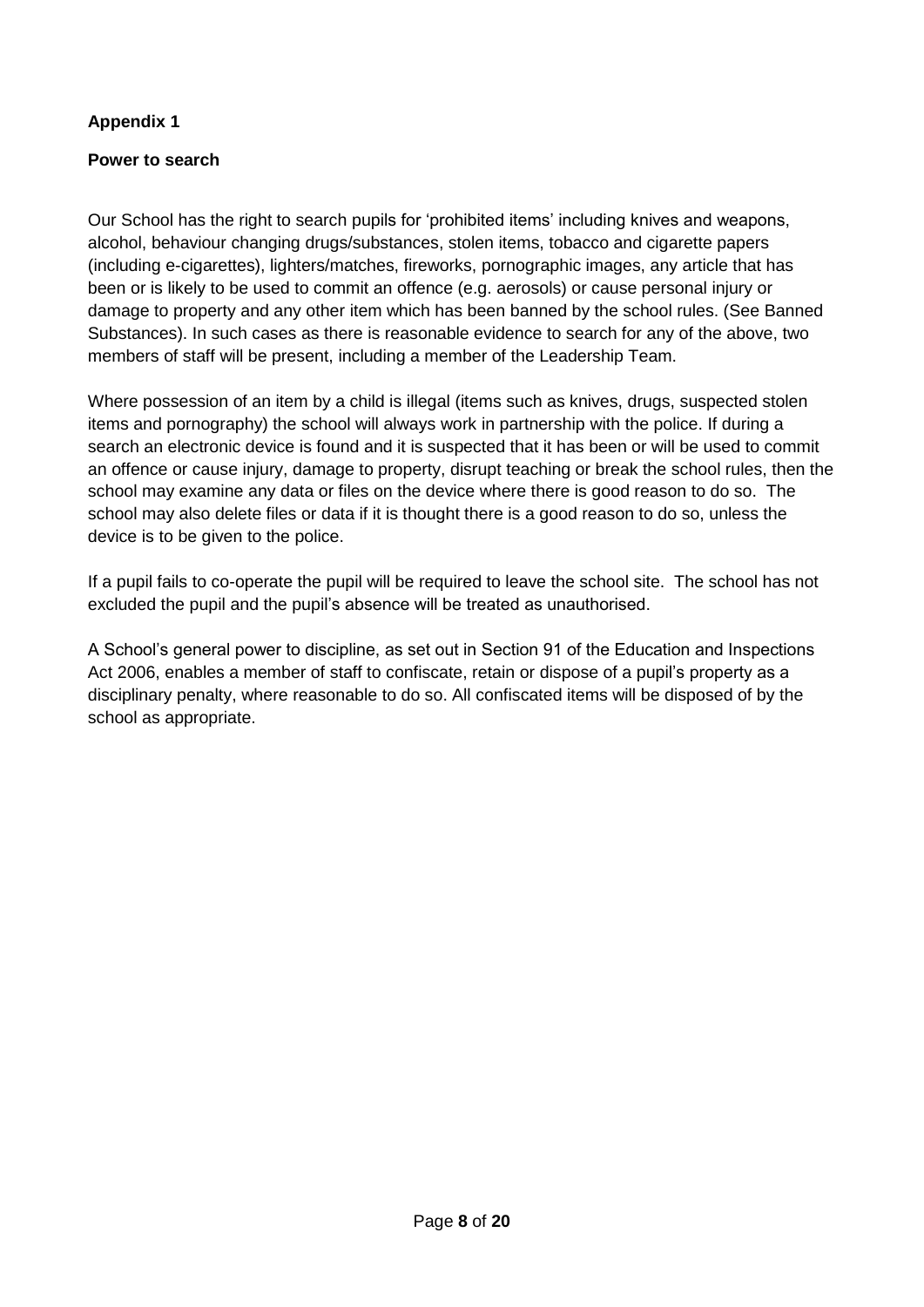# **Model letter 1**

# **From head teacher notifying parent of a fixed period exclusion of 5 school days or fewer in one term, and where a public examination is not missed.**

Dear **[Parent's Name]**

I am writing to inform you of my decision to exclude **[Child's Name]** for a fixed period of **[specify period]**. This means that he/she will not be allowed in school for this period. The exclusion begins/began on **[date]** and ends on **[date]**.

I realise that this exclusion may well be upsetting for you and your family, but the decision to exclude **[Child's Name]** has not been taken lightly. **[Child's Name]** has been excluded for this fixed period because **[reason for exclusion]**.

#### **[for pupils of compulsory school age]**

You have a duty to ensure that your child is not present in a public place in school hours during this exclusion on **[specify dates]** unless there is reasonable justification for this. I must advise you that you may receive a penalty notice from the local authority if your child is present in a public place during school hours on the specified dates. If so, it will be for you to show reasonable justification.

We will set work for **[Child's Name]** to be completed on the days specified in the previous paragraph as school days during the period of his/her exclusion when you must ensure that he/she is not present in a public place without reasonable justification. **[detail the arrangements for this]**. Please ensure that work set by the school is completed and returned to us promptly for marking.

**[School/PRU]** You have the right to make representations about this decision to the governing body/management committee. If you wish to make representations please contact **[Name of Contact]** on/at **[contact details — address, phone number, email]**, as soon as possible. Whilst the governing body/management committee has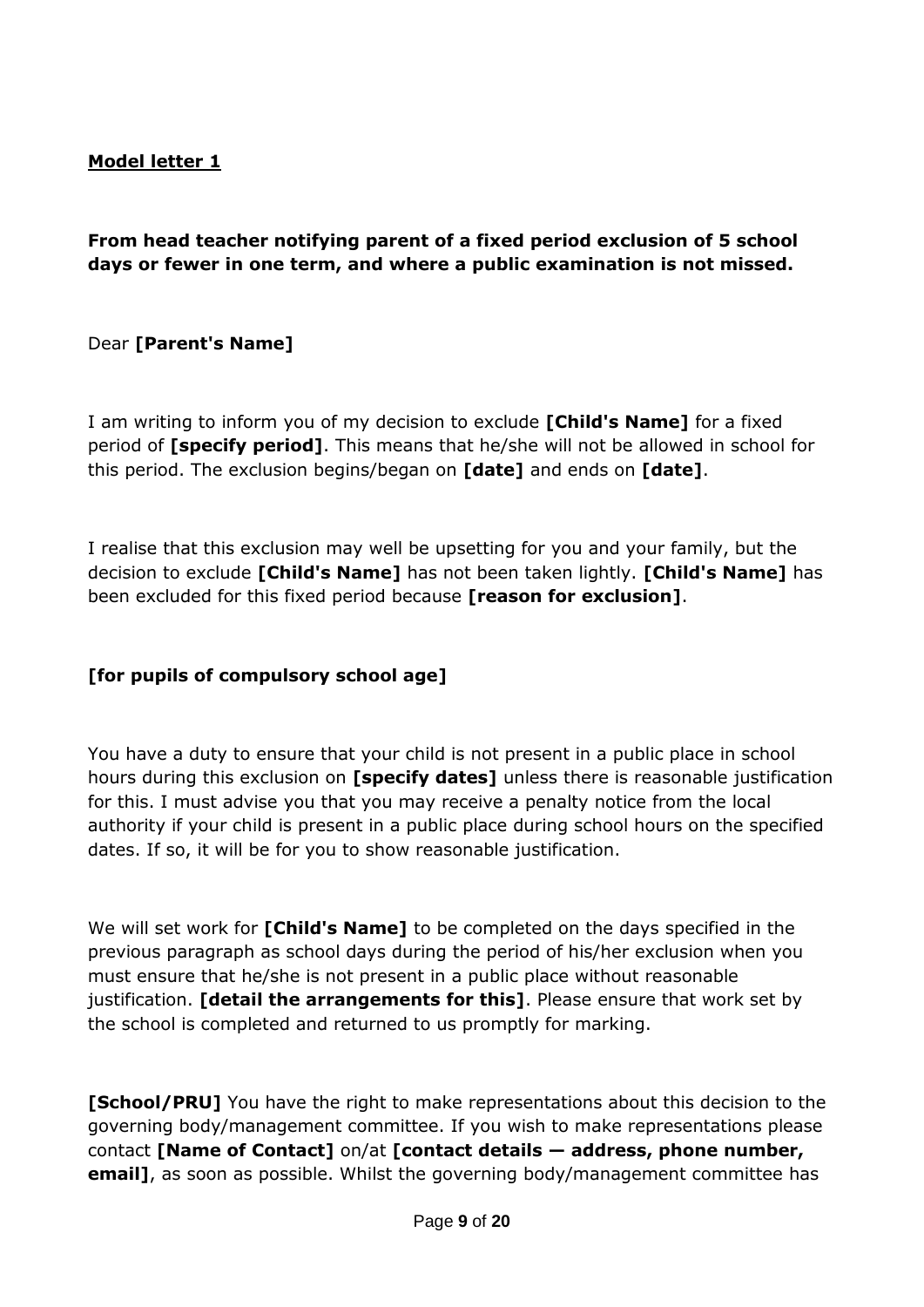no power to direct reinstatement, they must consider any representations you make and may place a copy of their findings on your child's school record.

You should also be aware that if you think the exclusion relates to a disability your child has, and you think disability discrimination has occurred, you have the right to appeal, and/or make a claim, to the First Tier Tribunal [\(https://www.gov.uk/courts](https://www.gov.uk/courts-tribunals/first-tier-tribunal-special-educational-needs-and-disability)[tribunals/first-tier-tribunal-special-educational-needs-and-disability\)](https://www.gov.uk/courts-tribunals/first-tier-tribunal-special-educational-needs-and-disability).

# **[This paragraph applies to all fixed period exclusions of primary-aged pupils and may be used for fixed period exclusions of up to 5 days of secondary aged pupils if the head teacher chooses to hold a reintegration interview.]**

You **[and your child or pupil's name]** are requested to attend a reintegration interview with me **[alternatively, specify the name of another staff member]** at **[place]** on **[date]** at **[time]**. If that is not convenient, please contact the school **[within the next ten days]** to arrange a suitable alternative date and time. The purpose of the reintegration interview is to discuss how best your child's return to school can be managed **[not for parents of secondary aged pupils]**. Failure to attend a reintegration interview will be a factor taken into account by a magistrates' court if, on future application, they consider whether to impose a parenting order on you.

You also have the right to see a copy of **[Child's Name]**'s school record. Due to confidentiality restrictions, you will need to notify me in writing if you wish to be supplied with a copy of **[Child's Name]**'s school record. I will be happy to supply you with a copy if you request it. There may be a charge for photocopying.

You may also find it useful to contact the Coram Children's Legal Centre. They aim to provide free legal advice and information to parents on state education matters. They can be contacted on 01206 714650 or on [http://www.childrenslegalcentre.com/.](http://www.childrenslegalcentre.com/) The advice line is open from 8am to 8pm Monday to Friday, except Bank Holidays and 24<sup>th</sup> December to the 1st January. **[Insert reference to local sources of independent advice if known.]**

**[Child's Name]**'s exclusion expires on **[date]** and we expect **[Child's Name]** to be back in school on **[date]** at **[time]**.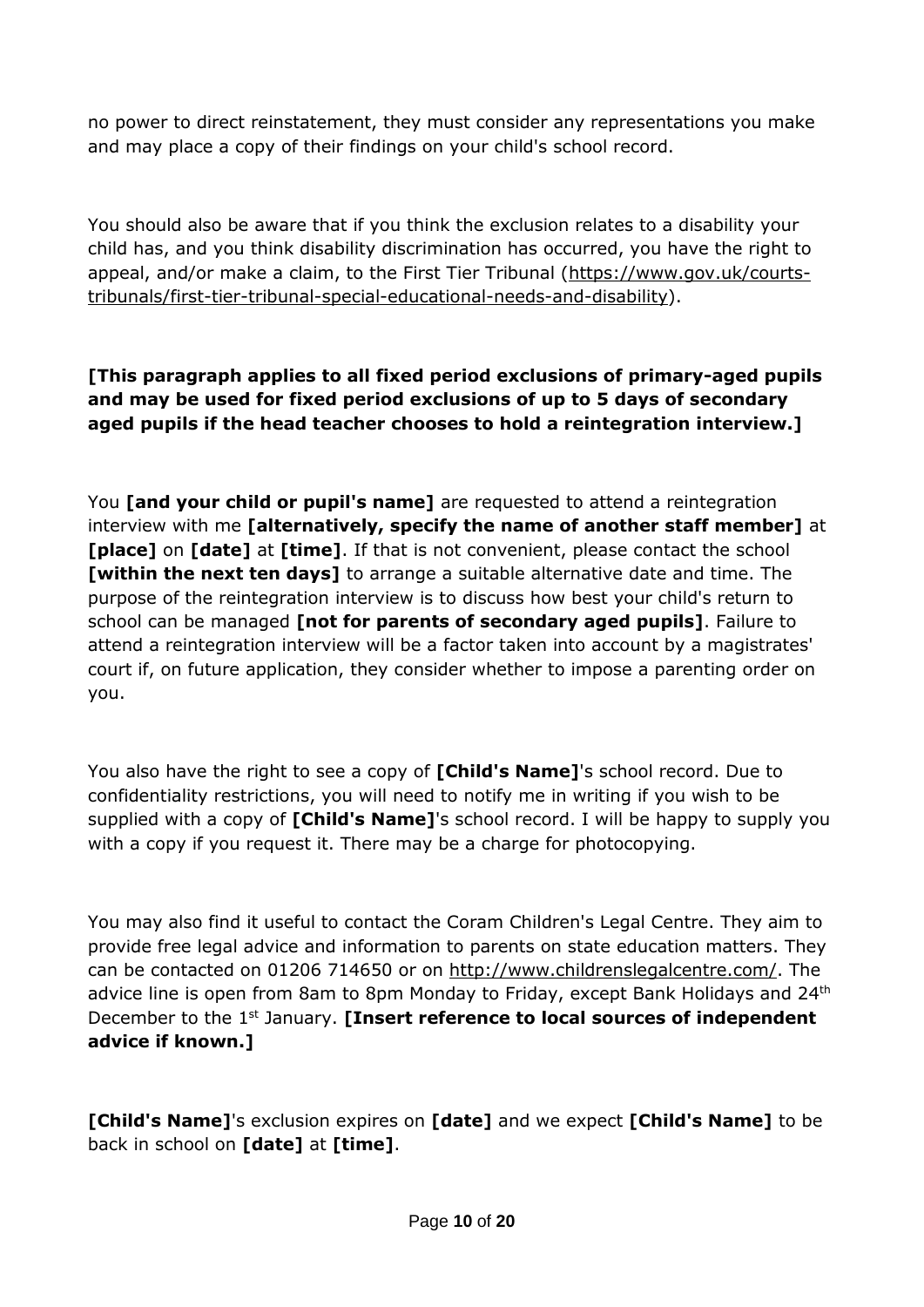Yours sincerely

**[Name]**

Head teacher

#### **Model letter 2**

**From head teacher notifying parent(s) of a pupil of that pupil's fixed period exclusion of more than 5 school days (up to and including 15 school days) in a term.**

Dear **[Parent's name]**

I am writing to inform you of my decision to exclude **[Child's Name]** for a fixed period of **[specify period]**. This means that **[Child's Name]** will not be allowed in school for this period. The exclusion start date is **[date]** and the end date is **[date]**. Your child should return to school on **[date]**.

I realise that this exclusion may well be upsetting for you and your family, but my decision to exclude **[Child's Name]** has not been taken lightly. **[Child's Name]** has been excluded for this fixed period because **[specify reasons for exclusion]**.

#### **[for pupils of compulsory school age - next 3 paragraphs]**

You have a duty to ensure that your child is not present in a public place in school hours during the first 5 school days **[or specify dates if exclusion is for fewer than 5 days]** of this exclusion, that is on **[specify dates]**. I must advise you that you may be prosecuted or receive a penalty notice from the local authority if your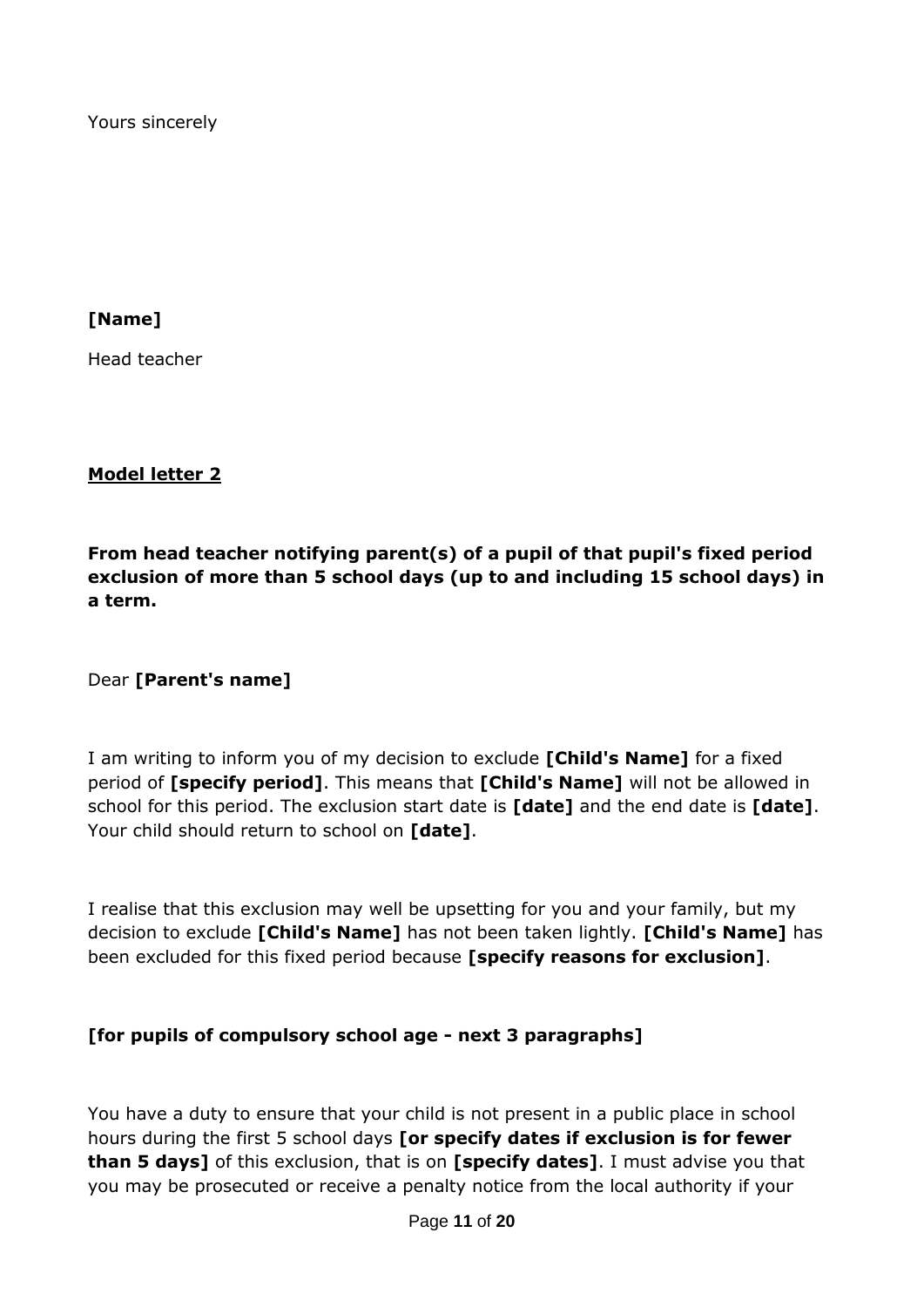child is present in a public place on the specified dates without reasonable justification. It will be for you to show that there is reasonable justification for this.

We will set work for **[Child's Name]** during the **[first 5 or specify other number as appropriate]** school days of his **[or her]** exclusion **[specify the arrangements for this]**. Please ensure that work set by the school is completed and returned to us promptly for marking.

# **[if the individual exclusion is for more than 5 days]**

From the **[6th school day of the pupil's exclusion [specify date] until the expiry of his exclusion we [For PRUs the local authority] - set out the arrangements if known at time of writing, if not known say that the arrangements will be notified shortly by a further letter.]** will provide suitable full-time education. On **[date]** he should attend at **[give name and address of the alternative provider if not the home school] at [specify the time – this may not be identical to the start time of the home school]** and report to **[staff member's name]. [If applicable — say something about transport arrangements from home to the alternative provider. If not known, say that the arrangements for suitable full time education will be notified by a further letter].**

**[School/PRU]** You have the right to request a meeting of the school's discipline committee/PRU's management committee to whom you may make representations, and my decision to exclude can be reviewed. As the period of this exclusion is more than 5 school days in a term the discipline committee/management committee must meet if you request it to do so. The latest date by which the discipline committee/management committee must meet, if you request a meeting, is **[specify date — no later than the 50th school day after the date on which the discipline committee were notified of this exclusion]**. If you do wish to make representations to the discipline committee/management committee, and wish to be accompanied by a friend or representative, please contact **[name of contact]** on/at **[contact details — address, phone number, email]**, as soon as possible. Please advise if you have a disability or special needs which would affect your ability to attend or take part in a meeting at the school. Also, please inform **[contact]** if it would be helpful for you to have an interpreter present at the meeting.

You should also be aware that if you think the exclusion relates to a disability your child has, and you think disability discrimination has occurred, you have the right to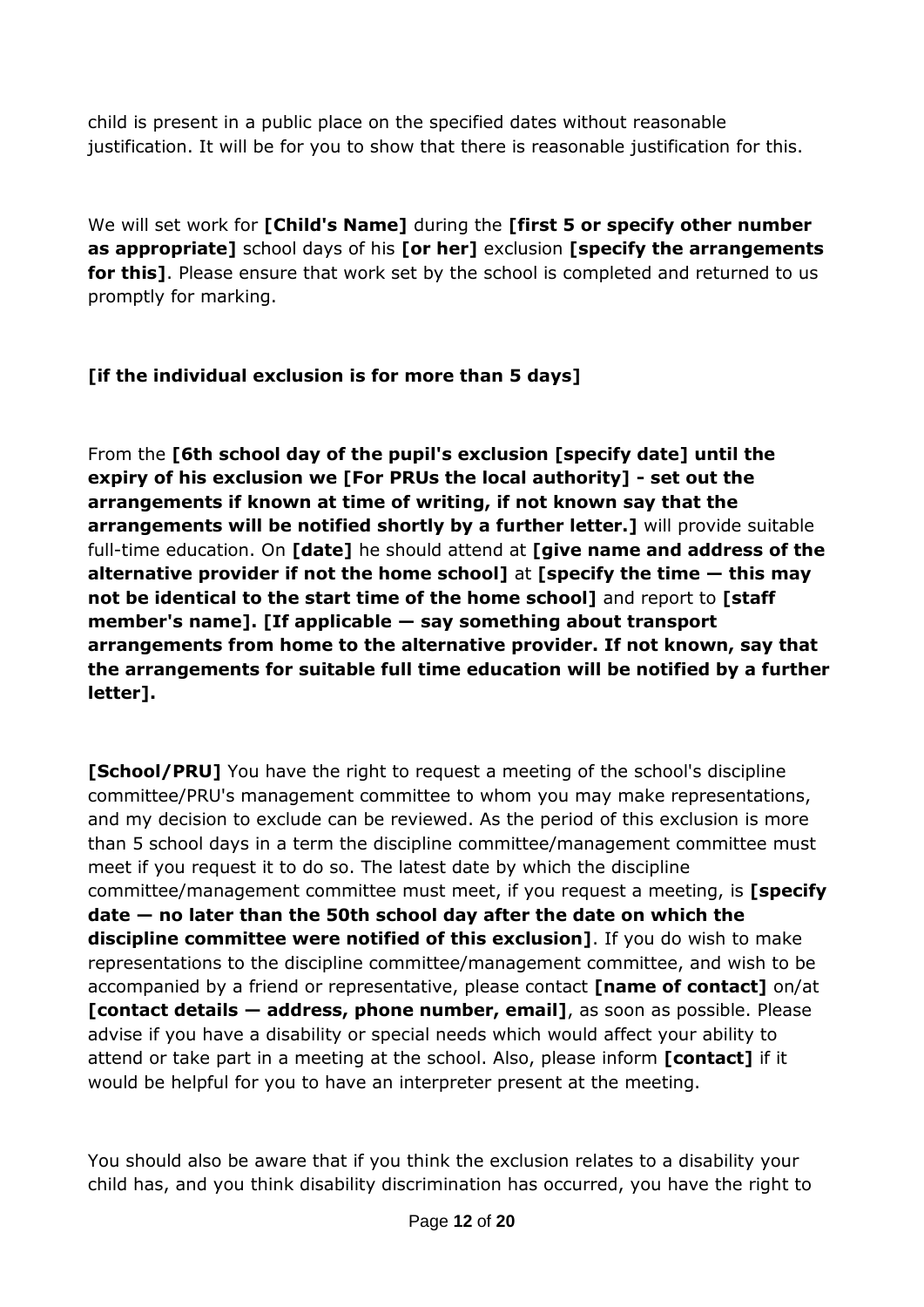appeal, and/or make a claim, to the First Tier Tribunal ([https://www.gov.uk/courts](https://www.gov.uk/courts-tribunals/first-tier-tribunal-special-educational-needs-and-disability)[tribunals/first-tier-tribunal-special-educational-needs-and-disability](https://www.gov.uk/courts-tribunals/first-tier-tribunal-special-educational-needs-and-disability)).. Making a claim would not affect your right to make representations to the discipline committee.

# **[not mandatory for fixed period exclusions of five days or fewer of secondary aged pupils]**

You **[and your child or pupil's name]** are requested to attend a reintegration interview with me **[alternatively, specify the name of another staff member]** at **[place]** on **[date]** at **[time]**. If that is not convenient, please contact the school before your child is due to return to arrange a suitable alternative date and time. The purpose of the reintegration interview is to discuss how best your child's return to school can be managed. Failure to attend a reintegration interview will be a factor taken into account by a magistrates' court if, on future application, they consider whether to impose a parenting order on you.

You have the right to see and have a copy of, your child's school record. Due to confidentiality restrictions, you must notify me in writing if you wish to be supplied with a copy of your child's school record. I will be happy to supply you with a copy if you request it. There may be a charge for photocopying.

You may also find it useful to contact the Coram Children's Legal Centre. They aim to provide free legal advice and information to parents on state education matters. They can be contacted on 01206 714650 or on [http://www.childrenslegalcentre.com/.](http://www.childrenslegalcentre.com/) The advice line is open from 8am to 8pm Monday to Friday, except Bank Holidays and 24<sup>th</sup> December to the 1st January. **[insert reference to local sources of independent advice if known.]**

**[Child's Name]**'s exclusion expires on **[date]** and we expect **[Child's Name]** to be back in school on **[date]** at **[time]**.

Yours sincerely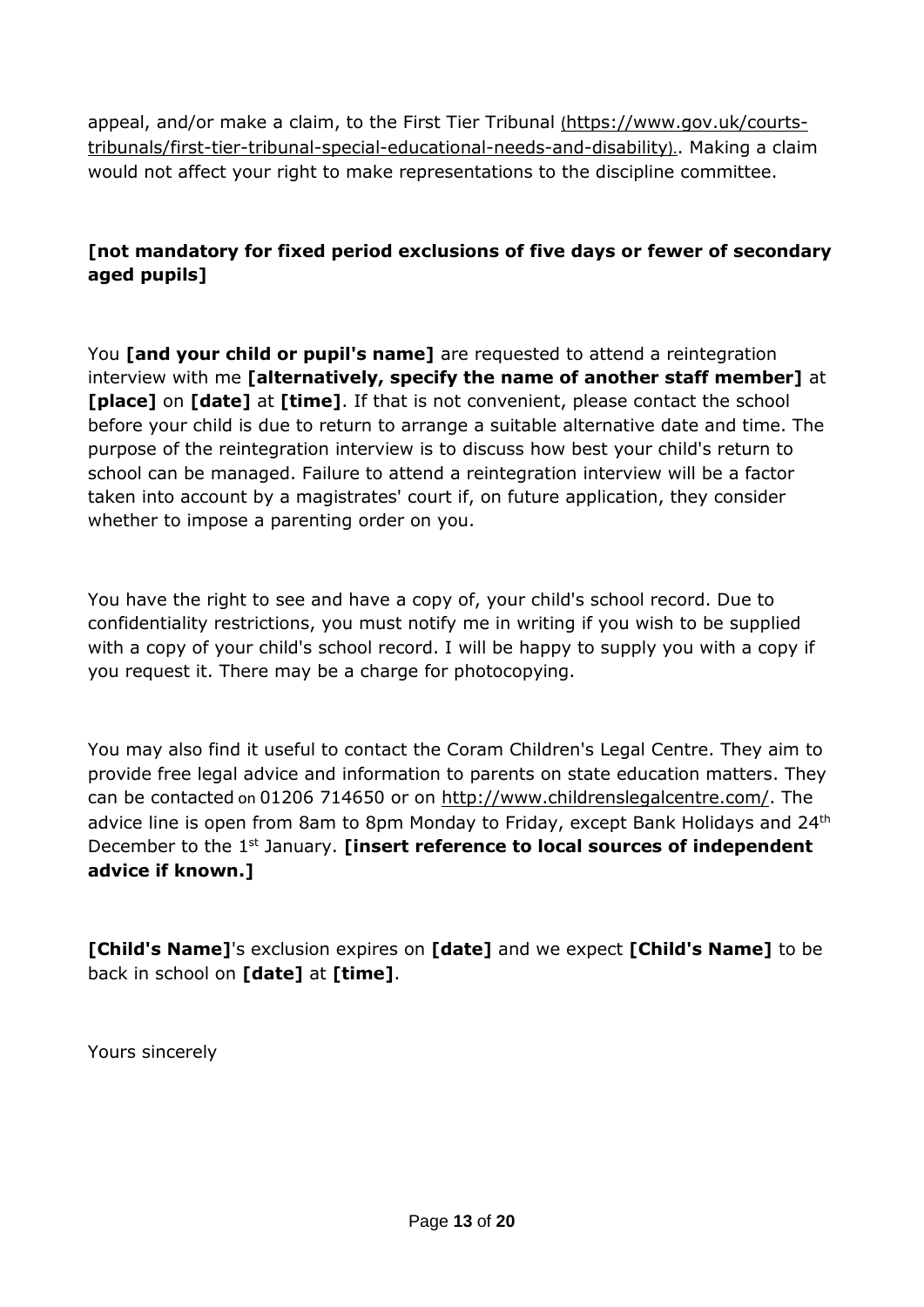# **[Name]** Head teacher

#### **Model letter 3**

**From the head teacher of a primary or secondary school notifying the parent(s) of that pupil's permanent exclusion.**

Dear **[Parent's Name]**

I regret to inform you of my decision to permanently exclude **[Child's Name]** with effect from **[date]**. This means that **[Child's Name]** will not be allowed in this school/this PRU unless he/she is reinstated by the governing body/the discipline committee (management committee in case of a PRU) or by an appeal panel.

I realise that this exclusion may well be upsetting for you and your family, but the decision to permanently exclude **[Child's Name]** has not been taken lightly. **[Child's Name]** has been excluded because **[reasons for the exclusion — include any other relevant previous history]**.

#### **[For pupils of compulsory school age]**

You have a duty to ensure that your child is not present in a public place in school hours during the first 5 school days of this exclusion, i.e. on **[specify the precise dates**] unless there is reasonable justification. You could be prosecuted or receive a penalty notice if your child is present in a public place during school hours on those dates. It will be for you to show reasonable justification.

#### **[For pupils of compulsory school age]**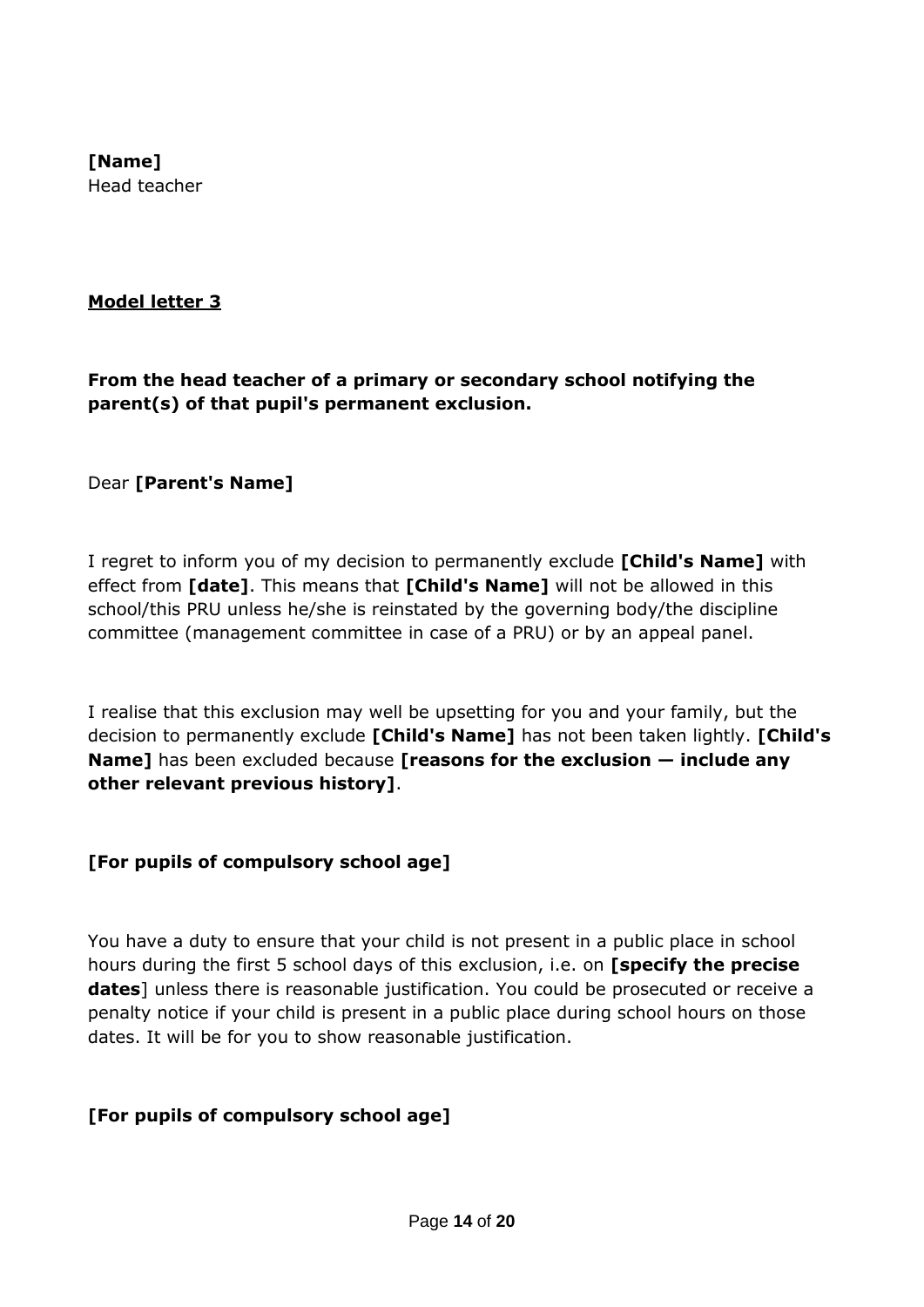Alternative arrangements for **[Child's Name]**'s education to continue will be made. For the first five school days of the exclusion we will set work for **[Child's Name]** and would ask you to ensure this work is completed and returned promptly to school for marking **[this may be different if supervised education is being provided earlier than the sixth day]**. From the sixth school day of the exclusion onwards i.e. from **[specify the date]** the local authority **[give the name of the authority]** will provide suitable full-time education. **[set out the arrangements if known at time of writing, if not known say that the arrangements will be notified shortly by a further letter.]**

# **[For pupils of compulsory school age]**

**[Where pupil lives in a local authority other than the excluding school's local authority]** I have also today informed **[name of officer]** at **[name of local authority]** of your child's exclusion and they will be in touch with you about arrangements for **[his/her]** education from the sixth school day of exclusion. You can contact them at **[give contact details]**.

As this is a permanent exclusion the governing body (or management committee in case of a PRU) must meet to consider it. At the review meeting you may make representations to the governing body/PRU management committee if you wish and ask them to reinstate your child in school. The governing body/PRU management committee have the power to reinstate your child immediately or from a specified date, or, alternatively, they have the power to uphold the exclusion in which case you may make representations against their decision to an Independent Review Panel. The latest date by which the governing body/PRU management committee must meet is **[specify the date — the 15th school day after the date on which the governing body/PRU management committee was notified of the exclusion]**. If you wish to make representations to the governing body/PRU management committee and wish to be accompanied by a friend or representative please contact **[name of contact]** on/at **[contact details — address, phone number, email]**, as soon as possible. You will, whether you choose to make representations or not, be notified by the Clerk to the governing body/PRU management committee of the time, date and location of the meeting. Please let us know if you have a disability or special needs which would affect your ability to attend the meeting. Also, please inform **[contact]** if it would be helpful for you to have an interpreter present at the meeting.

# **[If you think this exclusion relates to a disability your child has, and you think discrimination has occurred, you may raise the issue with the governing body/PRU management committee.]**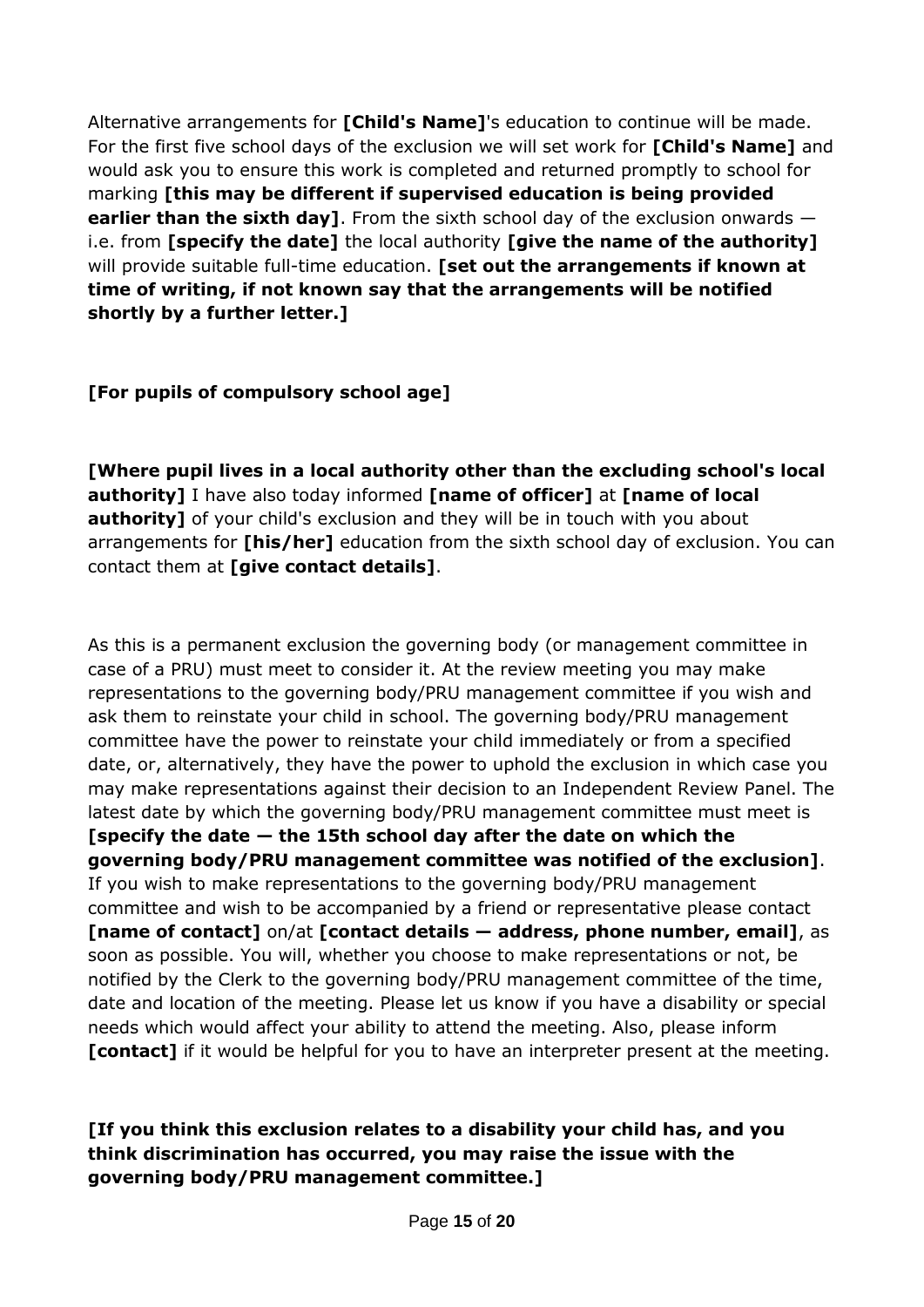You have the right to see a copy of **[Name of Child]**'s school record. Due to confidentiality restrictions, you must notify me in writing if you wish to be supplied with a copy of **[Name of Child]**'s school record. I will be happy to supply you with a copy if you request it. There may be a charge for photocopying.

You may also wish to contact Cornwall Council's Education Welfare Service on 01872 323400 or email educationwelfare@cornwall.gov.uk. This service can provide advice on what options are available to you.

You may also find it useful to contact the Coram Children's Legal Centre. They aim to provide free legal advice and information to parents on state education matters. They can be contacted on 01206 714650 or on [http://www.childrenslegalcentre.com/.](http://www.childrenslegalcentre.com/) The advice line is open from 8am to 8pm Monday to Friday, except Bank Holidays and 24<sup>th</sup> December to the 1st January. **[insert reference to local sources of independent advice if known.]**

Yours sincerely

# **Model letter 4**

**From the clerk to the governing body to parent upholding a permanent exclusion.**

Dear **[Parent's name]**

The meeting of the governing body at **[school]** on **[date]** considered the decision by **[head teacher/teacher in charge]** to permanently exclude your son/daughter **[name of pupil]**. The governing body, after carefully considering the representations made and all the available evidence, has decided to uphold **[name of pupil]**'s exclusion.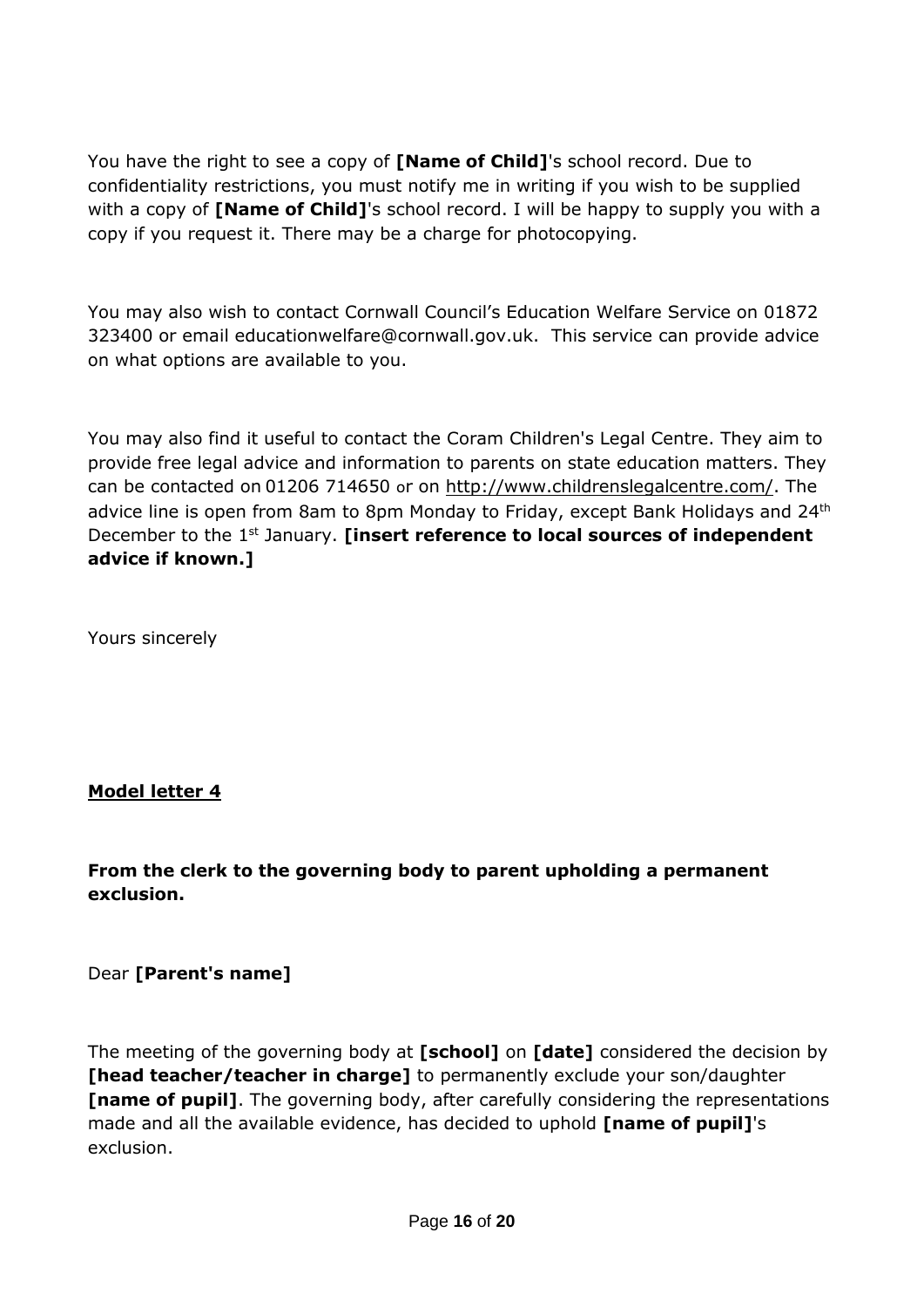The reasons for the governing body decision are as follows: **[give the reasons in as much detail as possible, explaining how they were arrived at.]**

You have the right to request a review of the decision by an independent review panel against this decision. If you wish to do so, please notify **[name of the clerk to the review panel]** of your wishes. You must set out the reasons for your review in writing, and if appropriate may also include reference to any disability discrimination claim you may wish to make, and send this notice of review to **[address]** by no later than **[specify the latest date — within 15 school days of the Governing bodies decision]**. If you have not lodged a review by [repeat latest date], you will lose your right to review. Please advise if you have a disability or special needs which would affect your ability to attend the hearing. Also, please inform **[name of the clerk to the appeal panel]** if it would be helpful for you to have an interpreter present at the hearing.

Your review will be heard by an Independent Review Panel,. A three-member panel will comprise one serving, or recently retired (within the last five years), head teacher, one serving, or recently serving, experienced governor/ management committee members and one lay member who will be the Chairman. **[Use the following if there is a possibility that a five-member panel may sit: A fivemember panel will comprise two serving, or recently retired (within the last 5 years), head teachers, two serving, or recently serving, experienced governors / management committee members and one lay member who will be the Chairman.]**

You may request the presence of a Special Educational Needs expert to provide impartial advice to the panel on any SEN factor which might be relevant to your child's exclusion. The review panel will rehear all the facts of the case  $-$  if you have fresh evidence to present to the panel you may do so. The panel must meet no later than the 15th school day after the date on which your request is lodged. In exceptional circumstances panels may adjourn the hearing until a later date.

In determining your review the panel can make one of three decisions: they may uphold your child's exclusion; they may recommend that the governing body reconsiders their decision to exclude your child; or they may quash the governing body's decision and direct that the governing body considers the exclusion again.

In addition to the right to apply for an independent review panel, if you believe that the exclusion has occurred as a result of discrimination then you may make a claim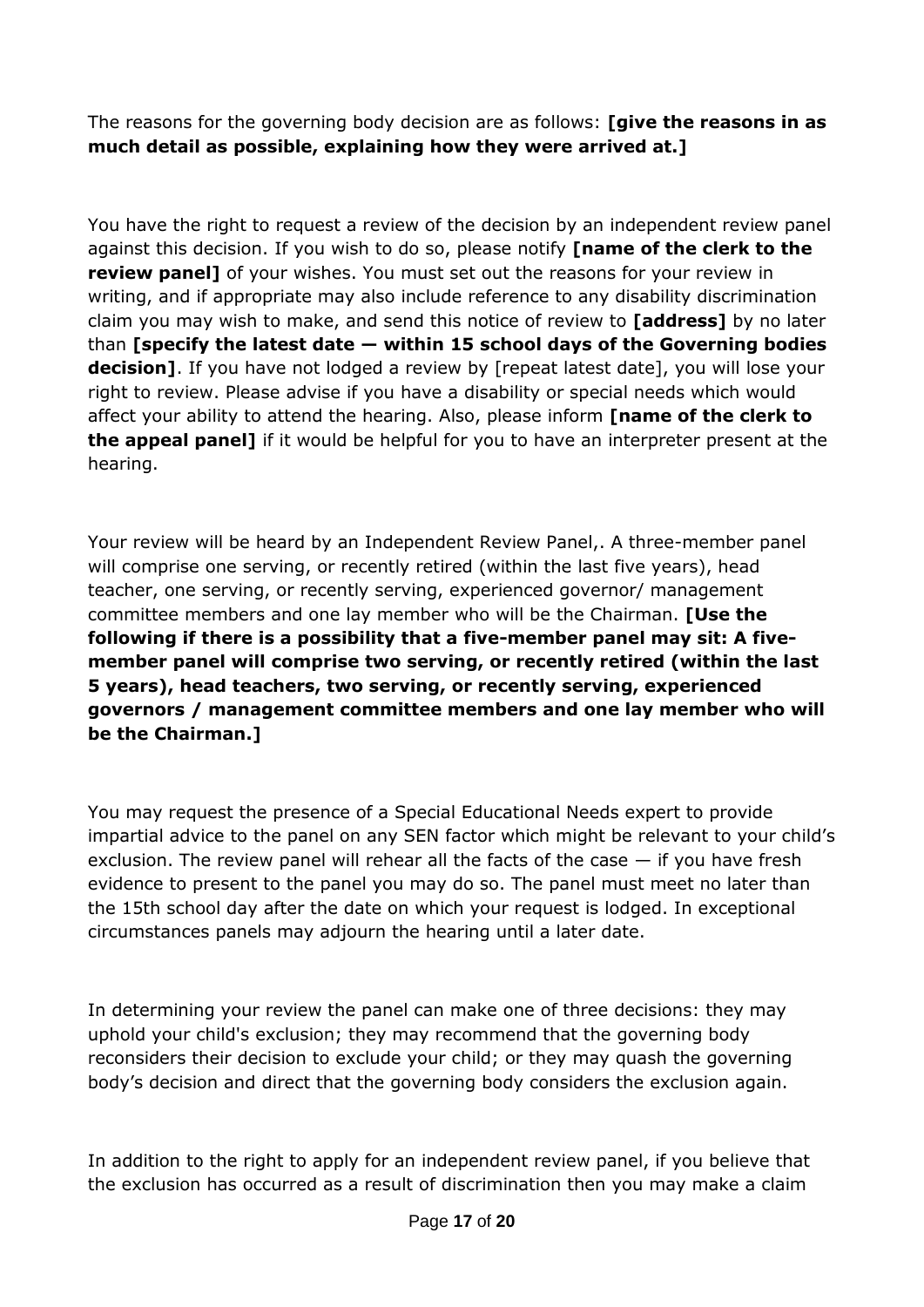under the Equality Act 2010 to the first-tier Tribunal (Special Educational Needs and Disability), in the case of disability discrimination, or the County Court, in the case of other forms of discrimination.

A claim of discrimination made under these routes should be lodged within six months of the date on which the discrimination is alleged to have taken place, e.g. the day on which your child was excluded.

I would advise you of the following sources of advice: **[repeat details from the original exclusion letter, i.e. Cornwall Council's Education Welfare Service, the Coram Children's Legal Centre and any local sources of independent advice].**

The arrangements currently being made for **[pupil's name]**'s education will continue. **[specify details here]**.

Yours sincerely

#### **[name]**

Clerk to the Governing Body

#### **Model letter 5**

**From the clerk to the Independent Review Panel notifying parent (or pupil if aged 18 or over) of the outcome of the appeal**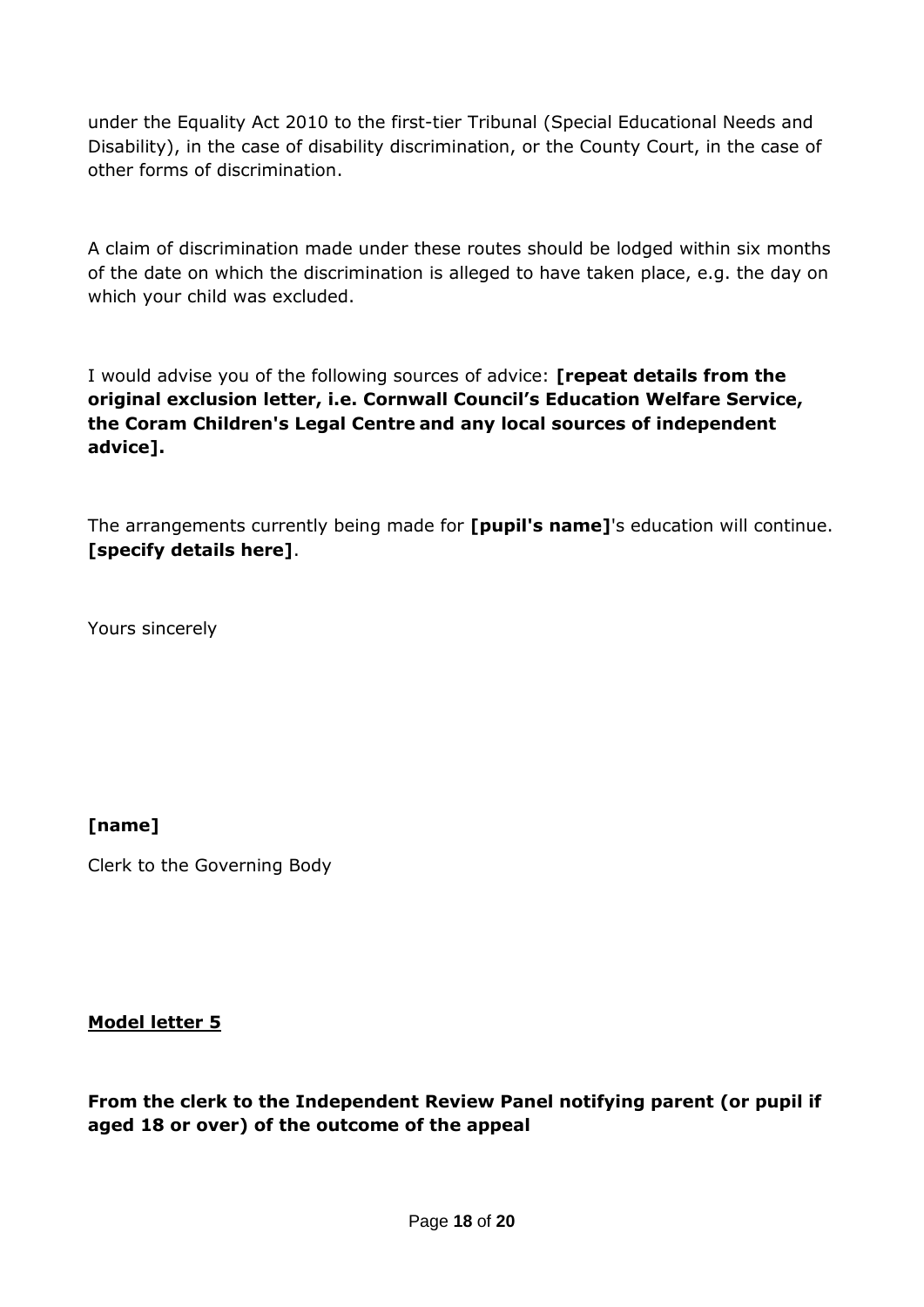# Dear **[parent's name]**

Following the hearing of your review by the Independent Review Panel constituted by **[name]** Authority on **[date]** at **[location]** against the decision of the governing body of **[name]** School/the teacher in charge **[name]** of **[name]** Pupil Referral Unit not to reinstate **[child's name]**, I am writing to advise you of the panel's decision.

After careful consideration of your representations both oral and written and those of the **[School]** and **[name]** LA **[and of others if applicable, for example any victim]** and in the light of the available evidence, the panel has decided:

Either

(i) to uphold the exclusion decision;

Or

(ii) following its review the panel can decide to:

- 1. uphold the exclusion decision;
- 2. recommend that the governing body reconsiders their decision or;
- 3. quash the decision and direct that the governing body considers the exclusion again

Your child's school record will show that the decision of permanent exclusion was quashed and the governing body were obliged to reconsider their decision. Even if your child is not reinstated following this direction to reconsider, the exclusion does not count towards the rule that an admission authority may refuse to admit a child who has been excluded twice **[Give reasons in as much detail as possible for the panel's decision: the decision may be challenged by judicial review; or be the subject of a complaint of maladministration to the Local Government Ombudsman]**

The panel's decision is binding on you, the governing body and the head teacher of **[name]** School and **[name]** Local Authority.